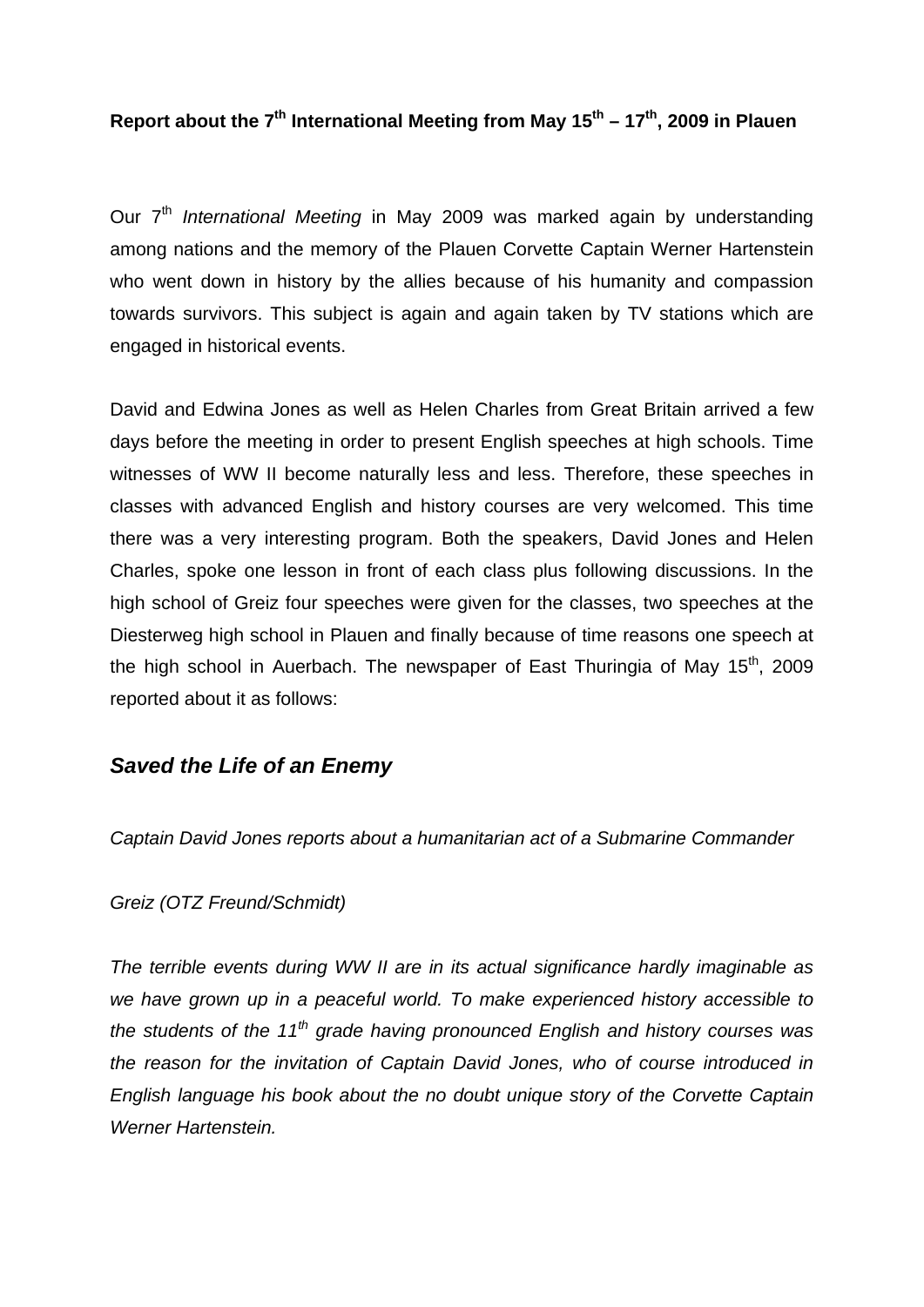

*On September 19th, 1942 the British 10 000 tons freighter "Quebec City" was traveling in the South Atlantic on its way from Alexandra to Great Britain and is attacked at 3.00 p. m. from the U-boat 156 "Plauen" under the command of Captain Werner Hartenstein and sunk. This is during a war a "normal event".* 

*However the following actions did not at all comply (correspond) with a strategy of* 

*a war. Corvette Captain Hartenstein gave an order to his crew men to help the survivors and secure their life boats and directed them to the save West African coast. He wished them a good journey and a save landing. "We hope to see you again in a better more peaceful world".* 

*Unfortunately Hartenstein's wish did not come true; his boat has been sunk with all hands at the South American coast West of Barbados by American aircraft bombs on March 8th, 1943.* 

*This U-boat commander who saved the lives of the survivors of the "Quebec City" as well as of the "Laconia" has received a monument??? at his birth place of Plauen for his most humanitarian action.* 

*This extraordinary action did not only deeply impress the at that time sea cadet David C. Jones from Swansea/Wales, who was on board the "Quebec City" and who finally thanked his life to Hartenstein. He went even one step further and undertook extensive researches and wrote a book about Hartenstein's exceptional actions.* 

*After the political change he contacted the home town of the former U-boat commander.*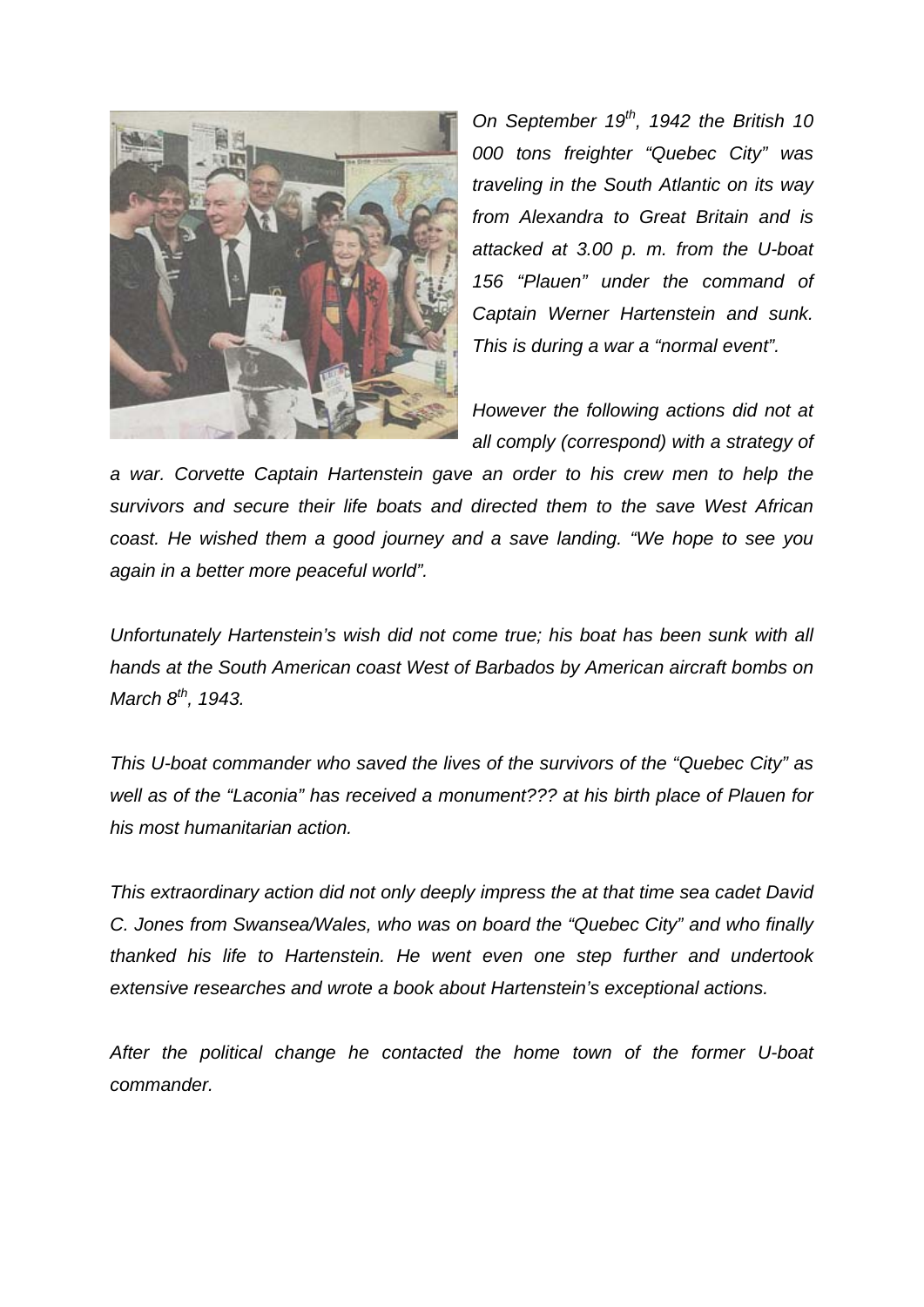*In 2002 an association was founded carrying the name "International Submarine Connection U 156 Plauen e. V." with 41 members of seven countries, which devoted the understanding among nations and the keeping of peace as the greatest good.* 

*The today 85 years old Captain David Jones, his wife Edwina and a survivor of the ship catastrophe Helen Charles, at that time baby Helen, undertook again and again the difficulties to tell the students in Germany and Great Britain about the heroic deed of Hartenstein to build a bridge of understanding among nation and humanity.* 

*For this unique history lesson the music teacher Mrs. Poenitz was also engaged, whose father is a member of the Plauen U-boat association ISCP. It is a pity that such authentic history lessons become less and less possible as a theme even if it seems to be very far away becomes for a student from a mouth or an eye witness a very personal and understandable experience which can characterize for a long lasting time the thinking and acting of a young person. Captain David Jones was impressed about the great interest of the students of the Gymnasium who will keep this story not only in their minds but they will also continue to tell about it.* 

On Friday May 15<sup>th</sup>, the Mayor of Plauen Ralf Oberdorfer invited the guests from Great Britain and members of the circle of friendship U 156 to a reception in the city hall. The Plauen press reported: "Adventure on high seas".